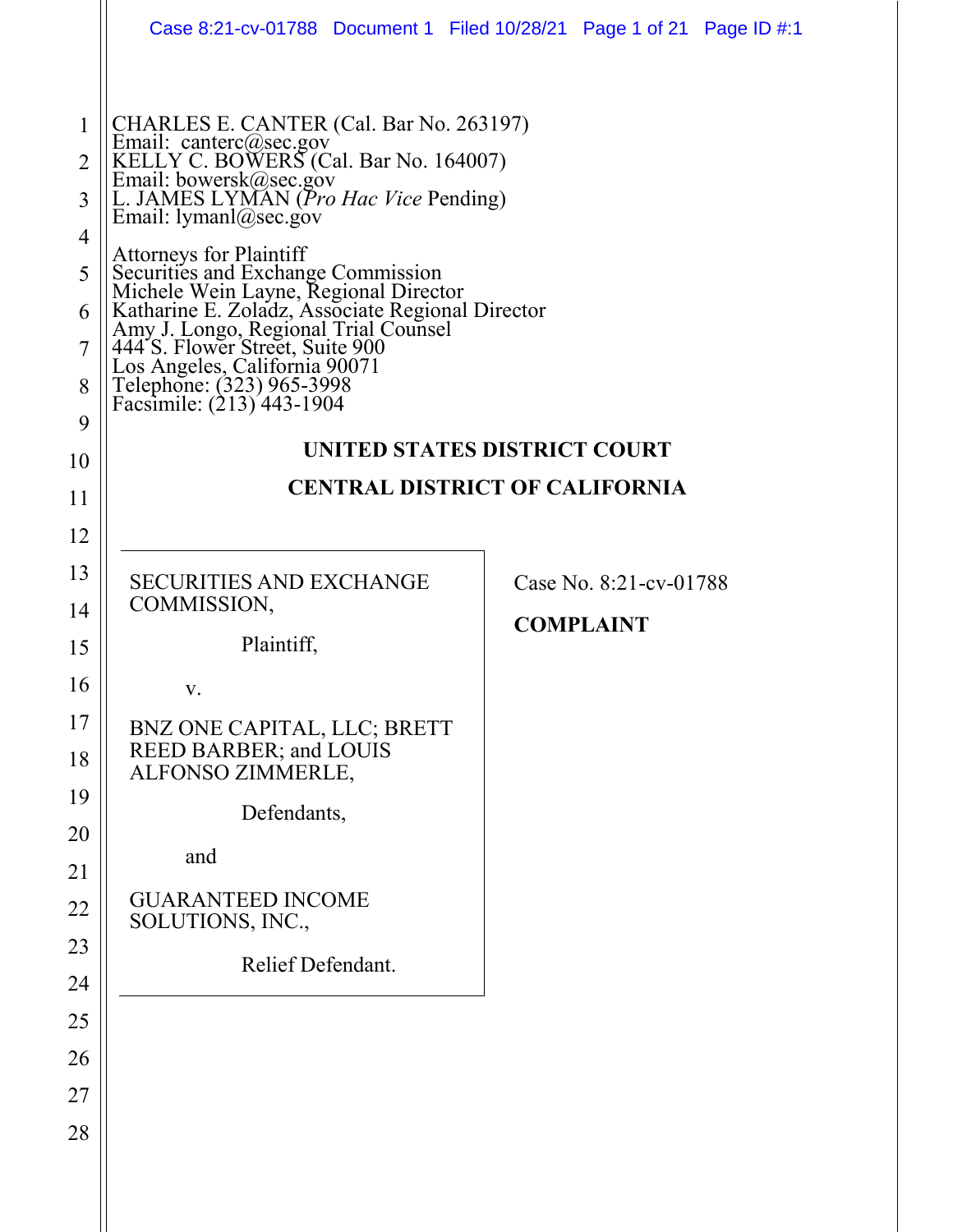Plaintiff Securities and Exchange Commission ("SEC") alleges:

# **JURISDICTION AND VENUE**

1. The Court has jurisdiction over this action pursuant to Sections 20(b), 20(d)(1) and 22(a) of the Securities Act of 1933 ("Securities Act"), 15 U.S.C. §§ 77t(b), 77t(d)(1) & 77v(a), and Sections 21(d)(1), 21(d)(3)(A), 21(e) and 27(a) of the Securities Exchange Act of 1934 ("Exchange Act"), 15 U.S.C. §§ 78u(d)(1), 78u(d)(3)(A), 78u(e) & 78aa(a).

2. Defendants have, directly or indirectly, made use of the means or instrumentalities of interstate commerce, of the mails, or of the facilities of a national securities exchange in connection with the transactions, acts, practices and courses of business alleged in this complaint.

3. Venue is proper in this district pursuant to Section 22(a) of the Securities Act, 15 U.S.C. § 77v(a), and Section 27(a) of the Exchange Act, 15 U.S.C. § 78aa(a), because certain of the transactions, acts, practices and courses of conduct constituting violations of the federal securities laws occurred within this district. In addition, venue is proper in this district because Defendant Brett Reed Barber ("Barber") resides in this district and Defendant BNZ One Capital, LLC ("BNZ") has its principal place of business in this district.

# **SUMMARY**

4. This action involves a securities offering fraud by an issuer and its coowners and co-managing members, who raised at least \$13.5 million from about 105 investors since June 2019.

5. Defendants Barber and Louis Zimmerle ("Zimmerle") told investors that Defendant BNZ (collectively with Barber, Zimmerle and BNZ, "Defendants") was in the business of making investments in real estate and alternative investments. Barber and Zimmerle promised investors that BNZ would repay investors their principal with a return of generally 10% per year, representing that BNZ's investments would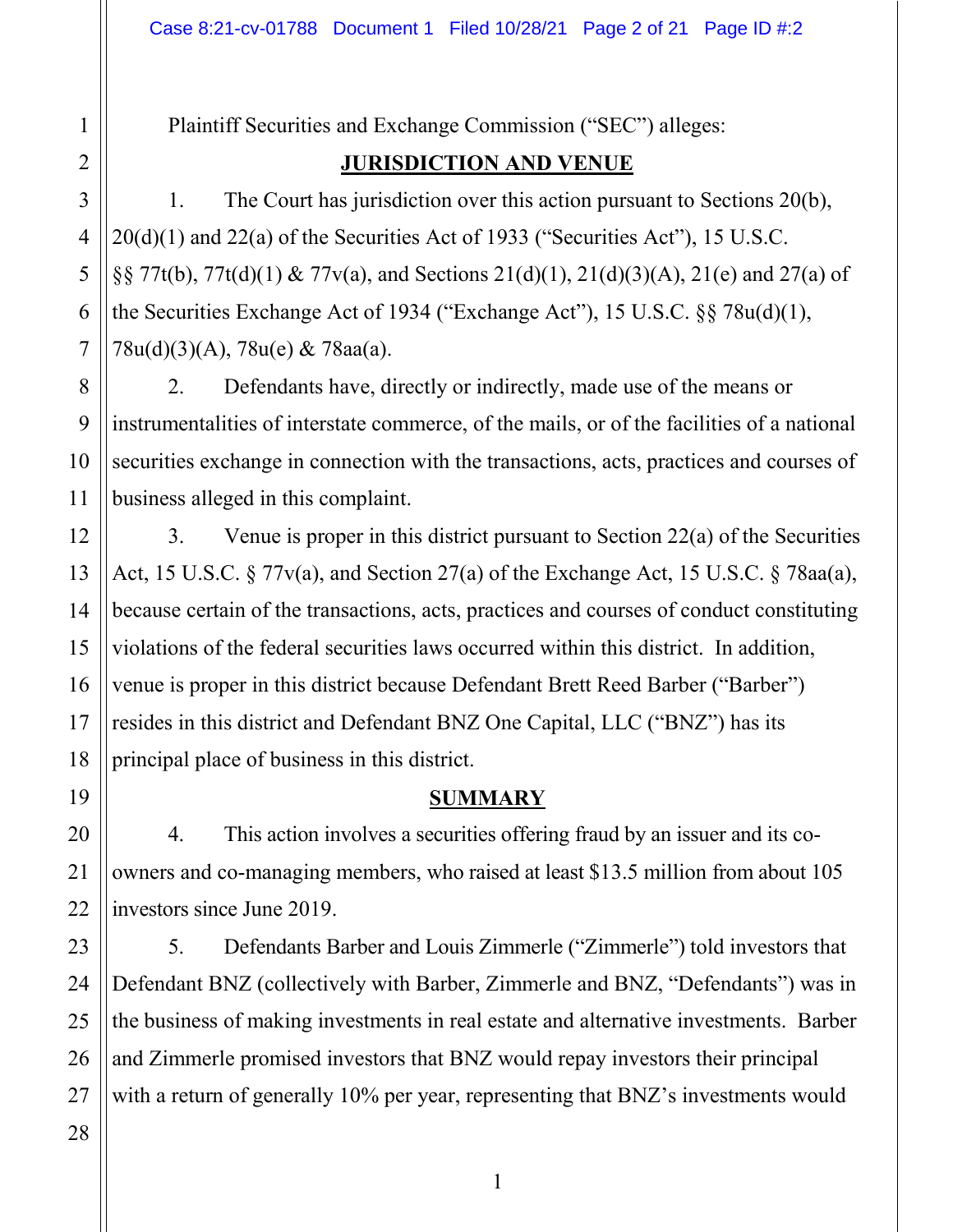generate these returns. Barber additionally told some BNZ investors that their investments were safe and the returns guaranteed.

6. Since BNZ's inception, however, BNZ has not been profitable because its investments—when Barber and Zimmerle actually made investments—have not generated enough profit to return investor principal and pay the promised returns. In fact, from June 2019 through February 2020, Defendants raised \$6.9 million from investors, but invested only \$2.7 million and generated less than \$5,000 in profits from those investments.

7. Instead of investing funds to generate returns, Defendants used investor funds to pay investors returns in a Ponzi-like scheme. Barber and Zimmerle also paid themselves handsomely from investor funds, including transferring hundreds of thousands of dollars to Barber's company, Relief Defendant Guaranteed Income Solutions, Inc. ("GIS").

8. Since at least March 2020, Defendants knew or were reckless in not knowing that BNZ's investments and the profits from those investments were insufficient to pay investors their returns. Nevertheless, after March 2020, they raised an additional \$6.6 million, misleading investors about BNZ's profitability, and continuing to make Ponzi-like payments to investors and lavish payments to themselves.

9. All told, BNZ invested only \$6.4 million of the \$13.5 million in investor funds in real estate and alternative investments, generated barely \$300,000 in profits, and made at least \$1.7 million in Ponzi-like payments to investors. And despite BNZ's miniscule profits, BNZ transferred more than \$1.6 million to GIS and more than \$700,000 to Zimmerle, while also paying certain of Barber's and Zimmerle's personal expenses, including for vehicles, meals, and travel.

10. Through their conduct, and as further detailed below, Defendants violated the antifraud provisions of Section 17(a) of the Securities Act and Section 10(b) of the Exchange Act and Rule 10b-5 thereunder, as well as the registration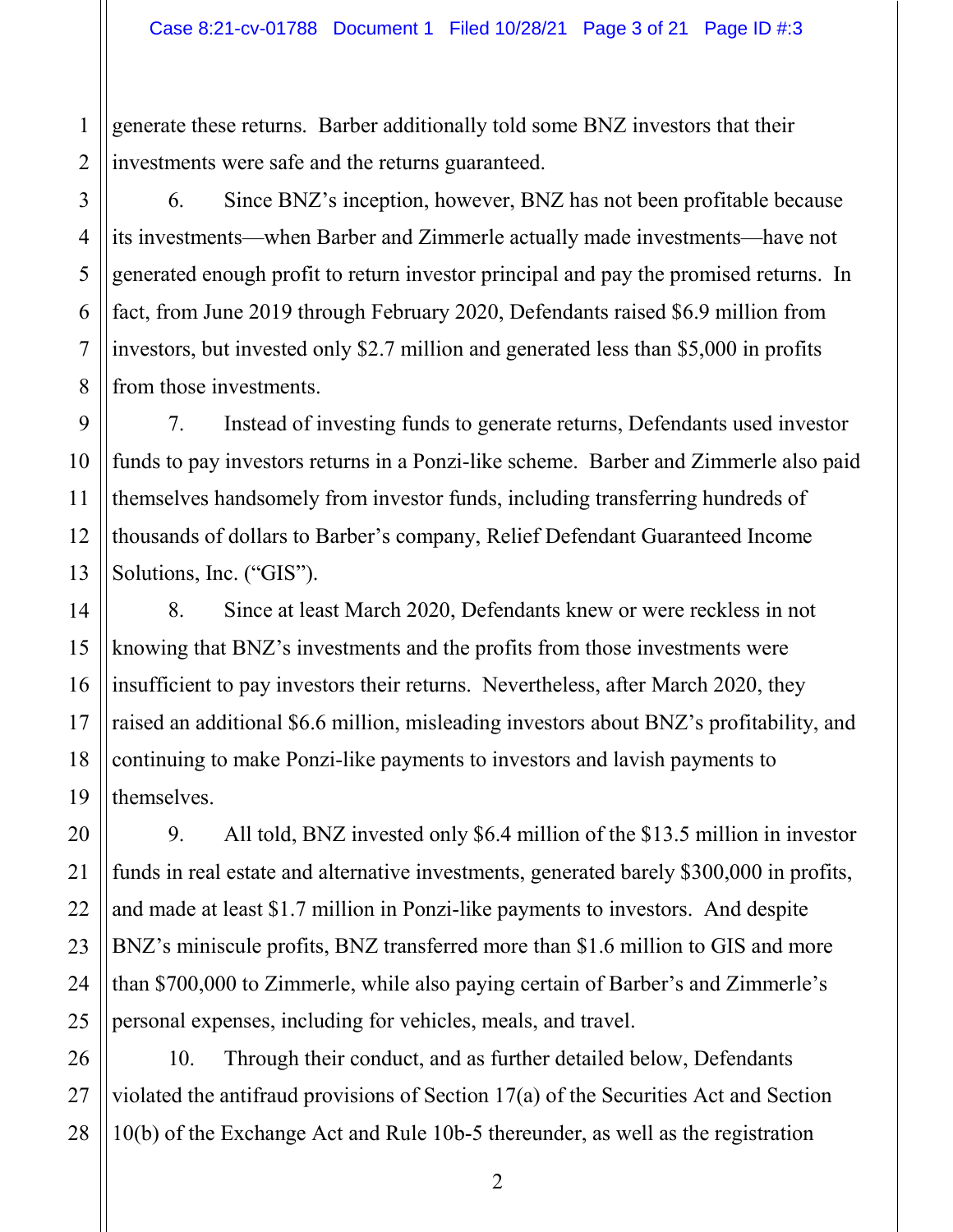2 provisions of Sections 5(a) and 5(c) of the Securities Act. Barber and Zimmerle also violated the broker-dealer registration provisions of Section 15(a) of the Exchange Act.

11. In addition to their primary liability for their violations of Section 10(b) of the Exchange Act and Rule 10b-5 thereunder, Barber and Zimmerle are secondarily liable for BNZ's fraud as control persons pursuant to Section 20(a) of the Exchange Act.

12. Relief Defendant GIS was unjustly enriched by the receipt of BNZ investor funds to which it had no legitimate claim.

13. The SEC seeks findings that Defendants committed these violations; permanent injunctions against each Defendant's future violations of the securities laws; permanent injunctions precluding Barber and Zimmerle from participating in an unregistered securities offering; disgorgement with prejudgment interest from Defendants and the Relief Defendant, and civil monetary penalties against Defendants.

#### **DEFENDANTS**

14. **BNZ** is a California company formed by Barber, Zimmerle, and a third partner in May 2019 with its principal place of business in Newport Beach, California. Barber and Zimmerle have been BNZ's sole owners since December 2019. BNZ is not registered with the SEC in any capacity, and it has not registered any offerings of its securities.

15. **Barber**, age 42, is a resident of Costa Mesa, California. Since May 2019, Barber has been a co-founder, co-owner, and co-managing member of BNZ. Prior to forming BNZ, Barber was affiliated with various insurance and brokerage firms selling insurance, annuity, and securities products. Barber previously held Series 6 and 63 securities licenses, but on March 16, 2012, Barber was barred by the Financial Industry Regulatory Authority ("FINRA") from associating with any member firm.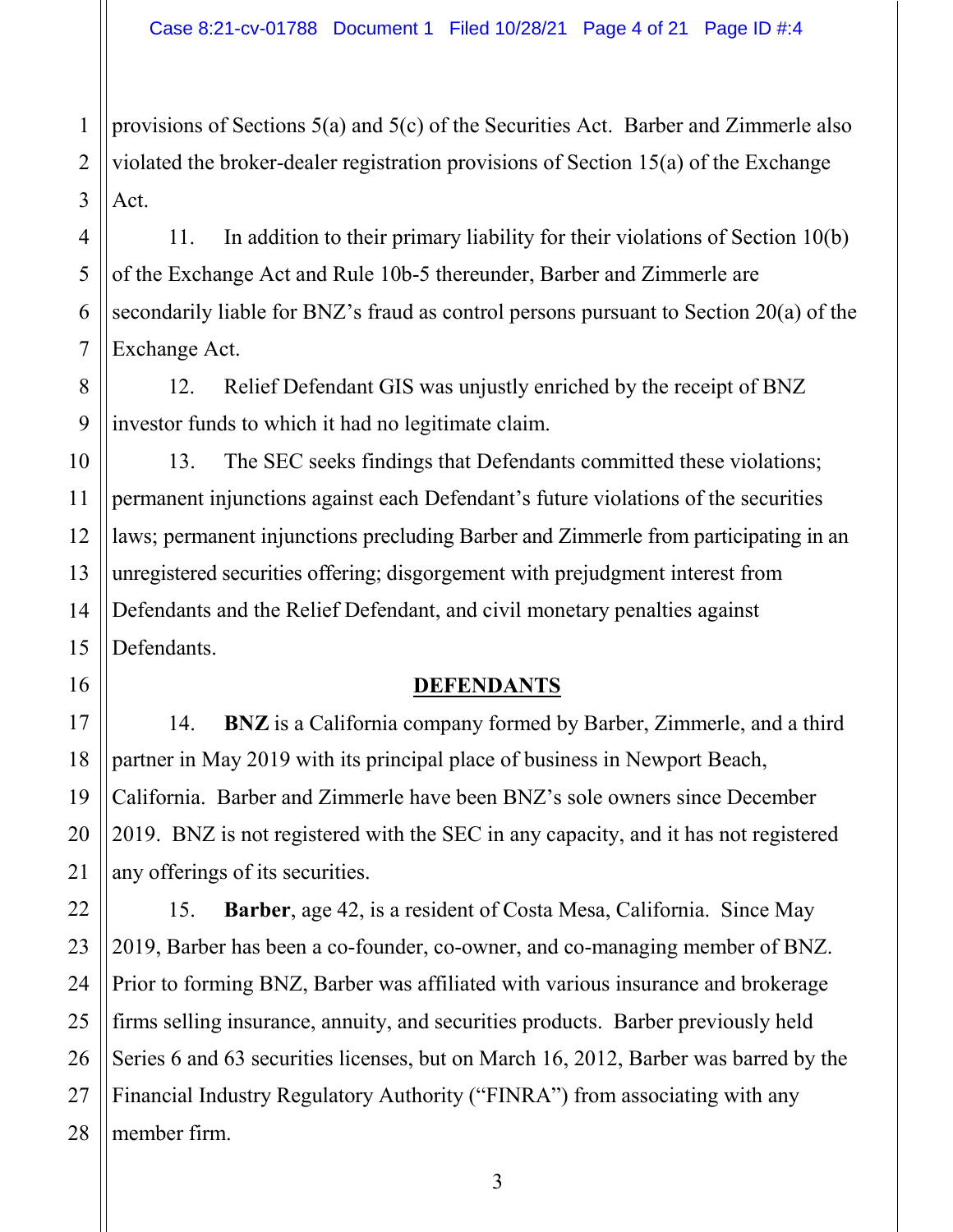16. **Zimmerle**, age 62, is a resident of Sacramento, California. Since May 2019, Zimmerle has been a co-founder, co-owner, and co-managing member of BNZ. Prior to forming BNZ, Zimmerle was a real estate agent and developer. Zimmerle has never been registered with SEC in any capacity.

#### **RELIEF DEFENDANT**

17. **GIS** is a Wyoming corporation formed by Barber in or about May 2018 with its principal place of business in Newport Beach, California. It has never been registered with the SEC in any capacity.

# **THE ALLEGATIONS**

### **A. BNZ's Securities Offering**

18. Barber and Zimmerle co-owned BNZ and controlled its operations.

19. Both Barber and Zimmerle directly solicited investments for BNZ.

20. Barber was more involved in raising money from investors, and Zimmerle was more involved in finding and negotiating investments for BNZ; however, both were actively involved in both sides of BNZ's operations.

21. Barber and Zimmerle were the sole signatories on BNZ's bank accounts.

22. Since June 2019, BNZ, Barber, and Zimmerle have offered and sold BNZ investments through promissory note agreement entitled "Lender/Investor's Statement Agreements" ("LIAs").

23. Barber and/or Zimmerle signed the LIAs on behalf of BNZ.

24. During that time, Defendants sold the LIAs to approximately 105 investors located in multiple states and raised approximately \$13.5 million.

25. Almost half of the amount raised came from funds held in investors' self-directed Individual Retirement Accounts ("IRAs").

26. The LIAs stated that BNZ was "in the business of acquiring, maintaining, operating and holding funds for real estate investments and alternative investments."

1

2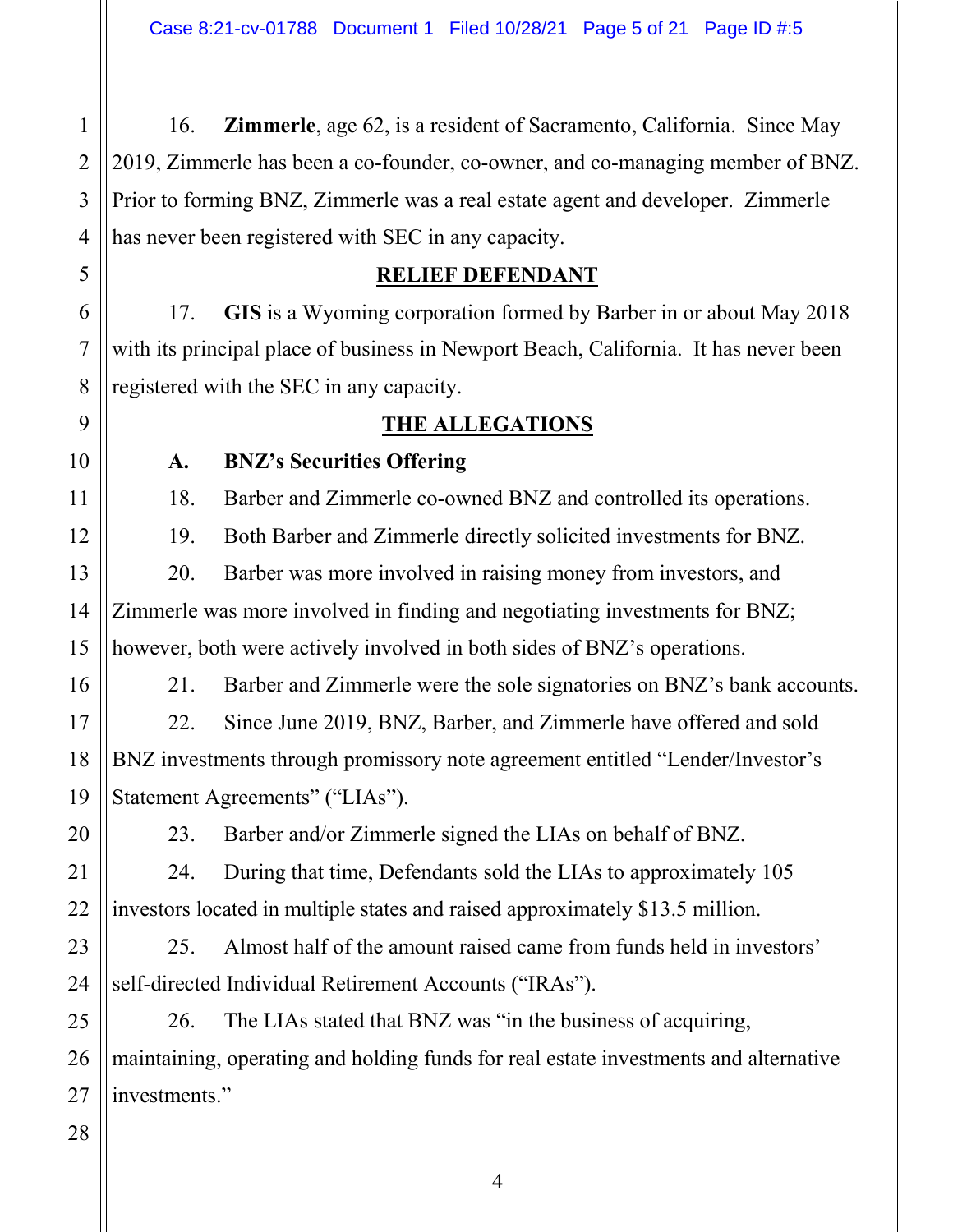27. Under the LIAs, BNZ agreed to pay investors a return, which was generally 10% per year, and to return their principal. The LIAs provided that BNZ would hold and use the investors' funds for a fixed period, which was generally one year.

28. After the fixed period elapsed, at Defendants' urging, many investors rolled over their investments for additional fixed periods.

29. In addition to principal and interest, BNZ and Barber promised some investors a so-called "bonus" to compensate them for surrender charges they would incur from moving funds from an existing investment to BNZ.

30. For example, in or around March 2020, one investor invested \$65,000 in BNZ but was promised a \$20,000 bonus to make up for \$19,000 in surrender charges she incurred in moving her funds from a prior investment to BNZ.

31. BNZ and Barber also offered investors bonuses to keep their investments with BNZ after the fixed-time periods set forth in the LIAs.

1

2

3

4

5

6

7

8

9

10

11

12

13

14

15

16

19

20

21

22

23

24

25

32. The LIAs were securities in the form of notes.

33. The LIAs were also securities in the form of investment contracts.

17 18 34. Investors provided BNZ funds in order to invest with BNZ through the LIAs and earn the promised returns.

35. Investors' funds were pooled together in BNZ's bank accounts.

36. The BNZ investments were passive, in that the LIAs promised returns based upon the efforts of Defendants.

37. Defendants stopped raising new money through BNZ's offering in or around March 2021, when Barber and Zimmerle learned of the SEC's investigation.

38. Barber, however, continued to solicit existing investors to roll over their maturing BNZ investments into new BNZ investments, through at least August 2021.

26 39. Barber and Zimmerle directly participated in the offer and sale of the LIAs. They each solicited individual potential investors, made presentations to

27 28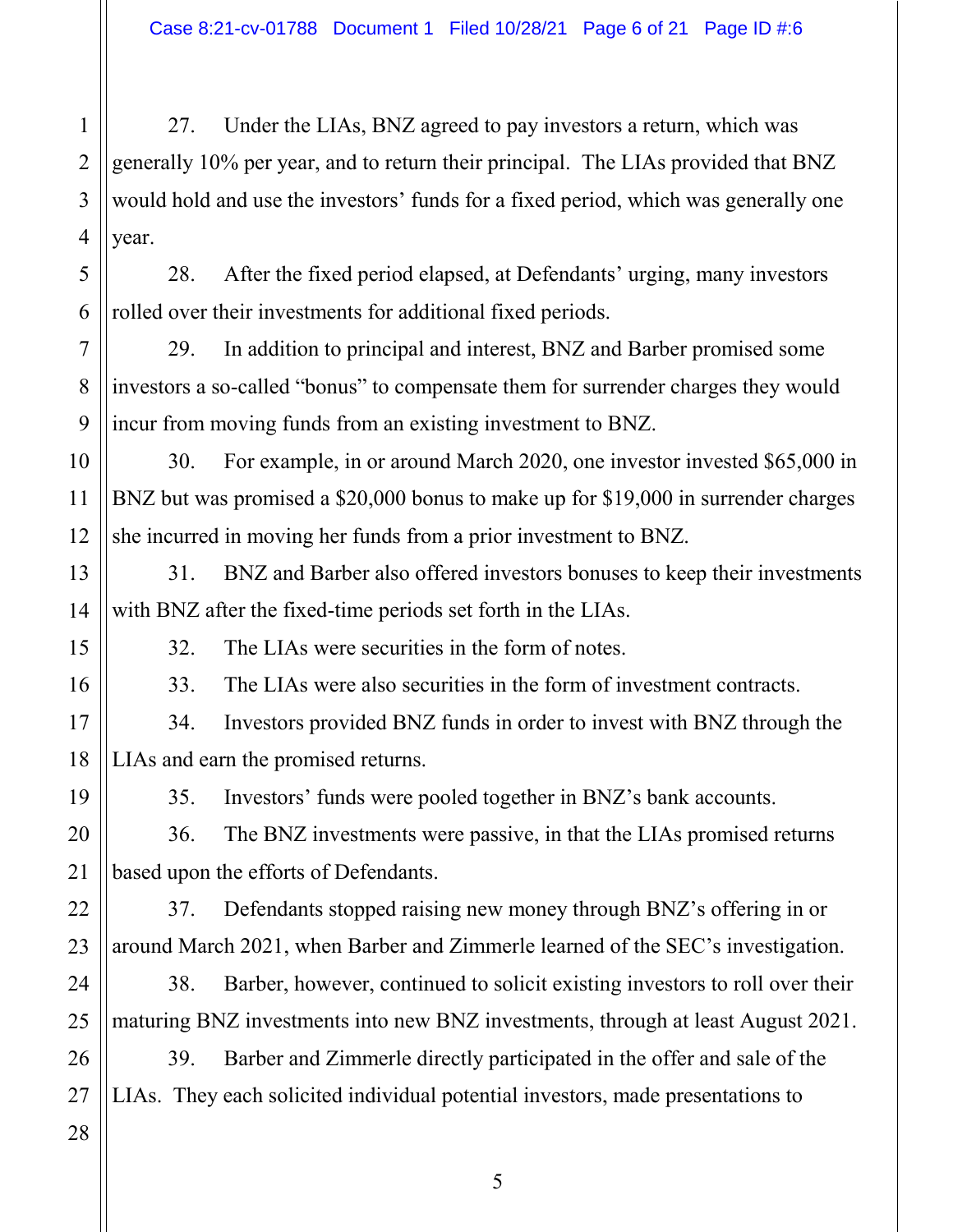1 2 groups of potential investors at investor conferences, maintained a website that offered the LIAs, and signed LIAs on behalf of BNZ.

40. BNZ paid compensation to Barber, Zimmerle, and independent sales affiliates on a transaction-based basis.

41. For bringing in investors, BNZ made payments, which it called "finder's fees," to Barber, Zimmerle, and the sales affiliates. BNZ based those payments on the amount raised from investors.

42. Compensation to Barber for bringing in investors totaled approximately \$1.4 million.

43. Compensation to Zimmerle for bringing in investors totaled approximately \$300,000.

44. Similarly, BNZ paid the sales affiliates approximately \$400,000 based on a percentage of the amount they raised from investors.

45. BNZ did not take reasonable steps to verify whether the investors were accredited investors.

46. For example, in or about September 2020, one investor told the BNZ sales affiliate that her net worth was less than \$250,000, but she was told to sign the LIA anyway.

47. At least one investor in BNZ's offering was unaccredited.

**B. Defendants' Representations to Investors** 

48. The LIAs stated that BNZ had sole and absolute discretion to use such funds to pursue real estate and alternative investments and to enter into joint ventures.

49. With respect to how BNZ would pay investors the promised returns, the LIAs indicated that BNZ would generate profits by investing in real estate.

25 26 27 28 50. Specifically, the LIAs stated that the "goal [was] to obtain real estate at well below market value, sell the real estate for a profit, improve existing residential and/or commercial property and sell for a higher amount, and develop real estate for residential, commercial, retail, or special uses."

3

4

5

6

7

8

9

10

11

12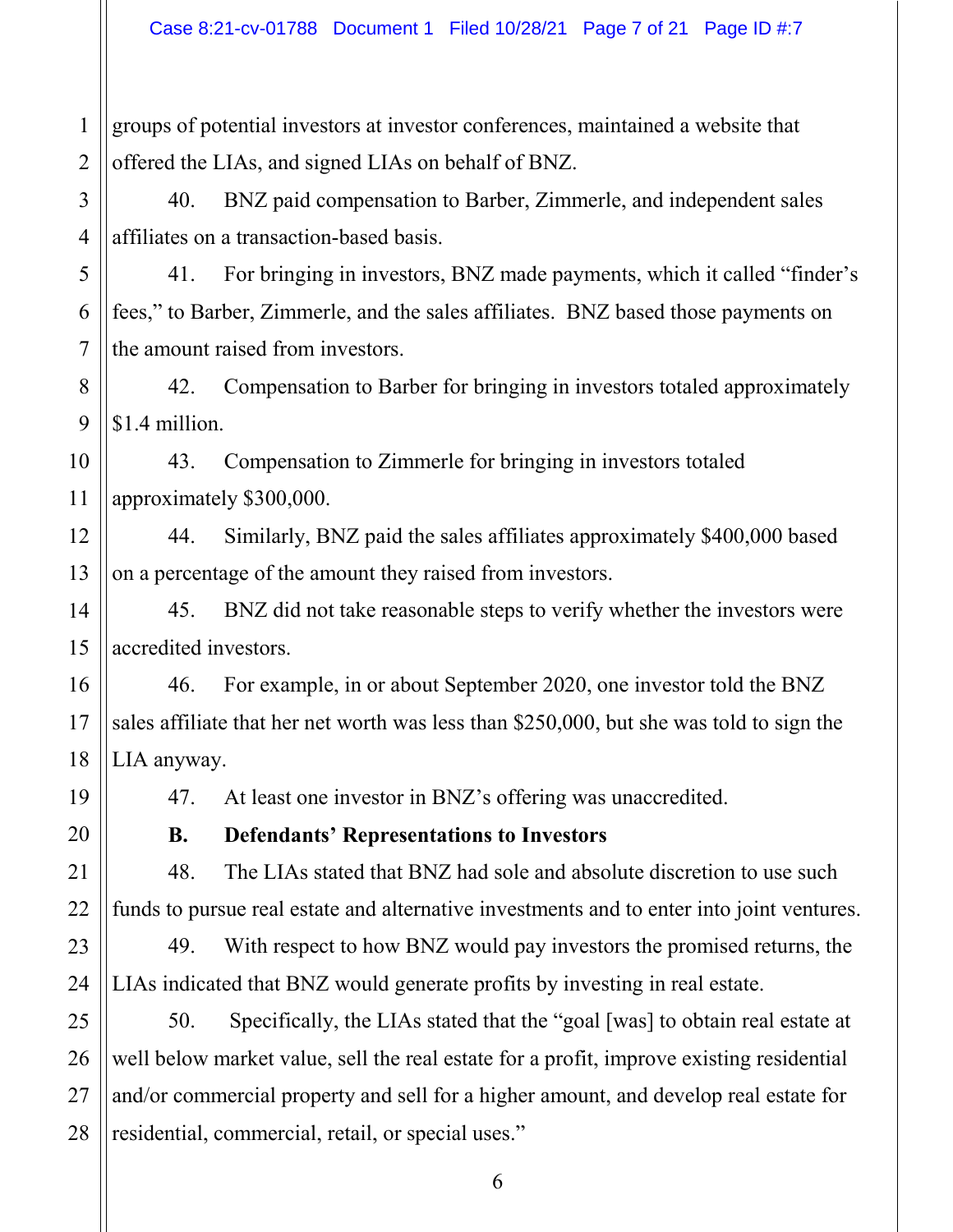51. In soliciting investments, Barber and Zimmerle told investors that BNZ was profitably investing real estate. Barber and Zimmerle also showed investors documents purporting to show BNZ's profitability.

52. Barber also told investors that their investments with BNZ were safe and the returns were guaranteed.

53. For example, on or about October 2020, Barber told an investor that the investment was safe, the returns were guaranteed, and some of BNZ's investments were federally insured.

54. Investors understood that BNZ would pay the promised returns from BNZ's purported profits.

55. Indeed, Barber represented to some investors that BNZ would pay returns from its profits.

56. For example, in or about February 2020, Barber met with an investor and represented that BNZ used investor money to invest in land and commercial buildings, that the land and commercial buildings were going up in value, and that BNZ used the money from such real estate investments to pay interest to investors.

57. Zimmerle also made misleading statements to investors about BNZ's profitability.

58. For example, in or about February 2020, Zimmerle (with Barber) represented to investors that BNZ would buy properties, flip them, and sell them at a profit.

59. The LIAs represented that BNZ "shall maintain accurate and professionally managed records of all funds and accounts for their loan receipts, interest payments, purchases, sales, marketing expenses and other income and expenses."

60. Barber told investors that he had a background and degree in finance, was experienced in investing people's money, or worked for a company that manages investors' money.

1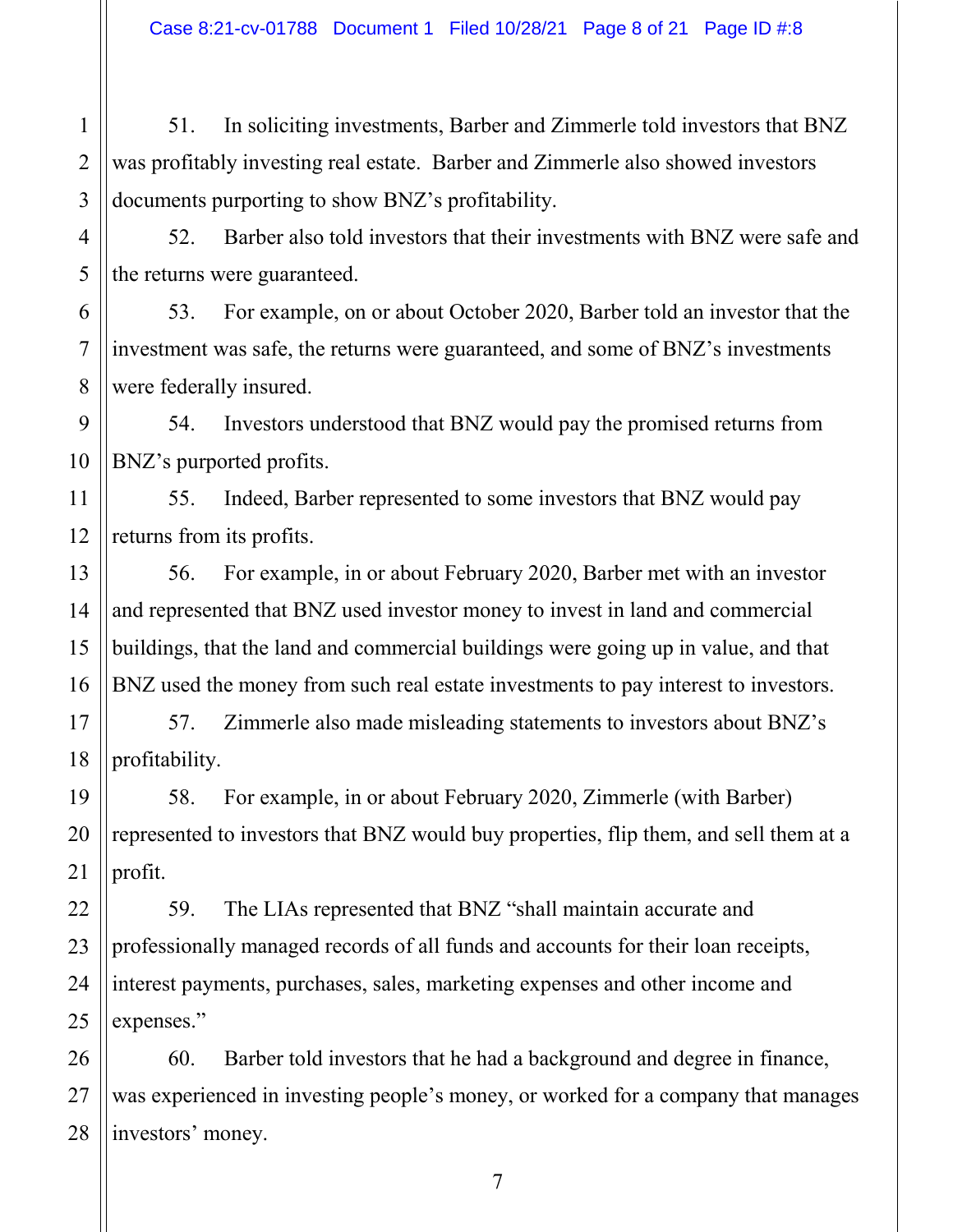61. Barber, however, did not disclose to investors that he had been barred by the Financial Industry Regulatory Authority ("FINRA") from associating with any member firm.

62. Barber and Zimmerle were the makers of their own and BNZ's statements to prospective and actual investors, given their role as the company's founders, co-managers and sole principals.

7 8 63. BNZ was also the maker of its own statements to prospective and actual investors.

**C. Defendants' Fraud**

64. Since its inception, BNZ failed to generate sufficient profits from investments to pay investors their returns and principal.

65. Although BNZ did invest some investor funds in real estate and alternative investments, the investments generated insufficient profits for BNZ to pay commissions, fund Barber and Zimmerle's capital draws, and pay expenses without using investor funds.

66. Since at least March 2020, BNZ, Barber, and Zimmerle knew, or were reckless in not knowing, that BNZ's investments were not generating sufficient profits to pay investors their returns and principal, but they nevertheless continued to offer and sell LIAs with the promise of fixed returns and repayment of investor principal.

**1. June 2019 through February 2020: BNZ's Initial Offering** 67. From June 2019 through February 2020, BNZ, Barber, and Zimmerle raised \$6.9 million from investors. During this period, BNZ maintained large cash balances of investor funds—approximately \$2.4 million representing 30% of all investor funds at the end of February 2020—that generated no profits.

68. Of the \$6.9 million of investor funds raised through February 2020, BNZ invested only \$2.7 million in real property and alternative investments.

25 26 27

1

2

3

4

5

6

9

10

11

12

13

14

15

16

17

18

19

20

21

22

23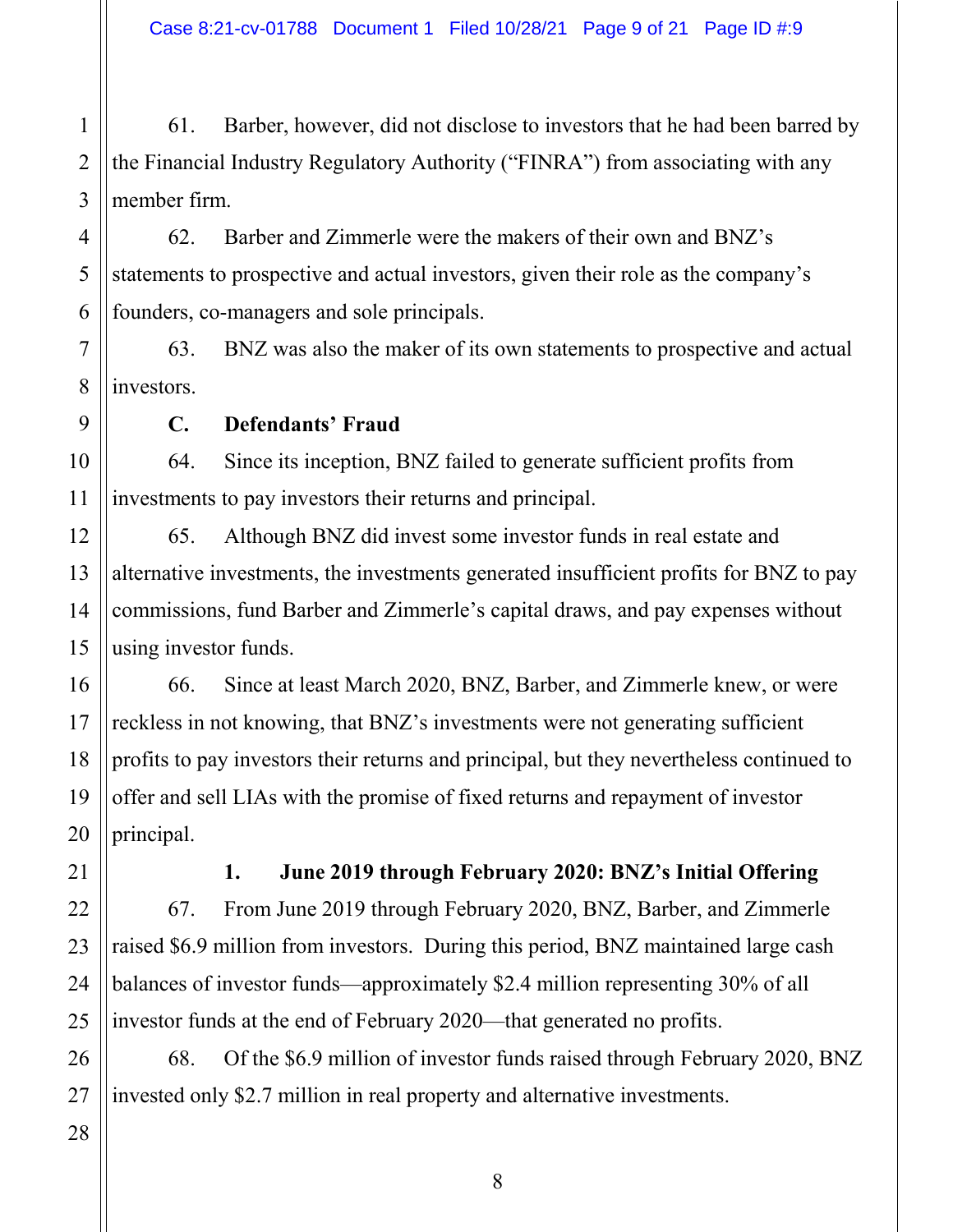69. Through February 2020, BNZ had generated less than \$5,000 in profits from these investments

70. Despite generating almost no profits from BNZ's investments, Barber and Zimmerle made payments to themselves, affiliates, and to pay investors their returns.

71. From June 2019 through February 2020, BNZ transferred at least \$738,000 to Barber's company, GIS, and at least \$233,000 to Zimmerle.

72. BNZ also paid various personal expenses of Barber and Zimmerle, including approximately \$4,973 in automobile expenses, \$6,243 in meals and entertainment, and \$4,738 in travel.

73. From June 2019 through February 2020, BNZ paid at least \$172,000 in compensation to sales affiliates.

### **2. March 2020: Consultation with a Bookkeeper**

74. Between January and March 2020, BNZ retained an independent bookkeeper who agreed to review BNZ's financial information and to finally create a set of accounting records that would establish a chart of accounts, reconcile the accounting records to BNZ's bank records, produce the required 1099 tax statements, and establish the reports needed to eventually prepare tax returns.

75. On March 20, 2020, Zimmerle emailed the bookkeeper an electronic version of a spreadsheet entitled "BNZ Placement and Payments" that contained information about investors' investments with BNZ. Although the columns were not labeled, the spreadsheet shows for each investment: (1) the principal person responsible for offering and selling the investment (i.e., Barber, Zimmerle, or the sales affiliate); (2) the investor's name; (3) the amount invested; (4) the month and year of the investment and repayment; and (5) the monthly return owed to the investor. The spreadsheet showed investor funds to date totaling almost \$8.9 million.

76. In the email transmitting the spreadsheet, Zimmerle said that he was providing the spreadsheet in order to get the bookkeeper's "help in getting [BNZ's]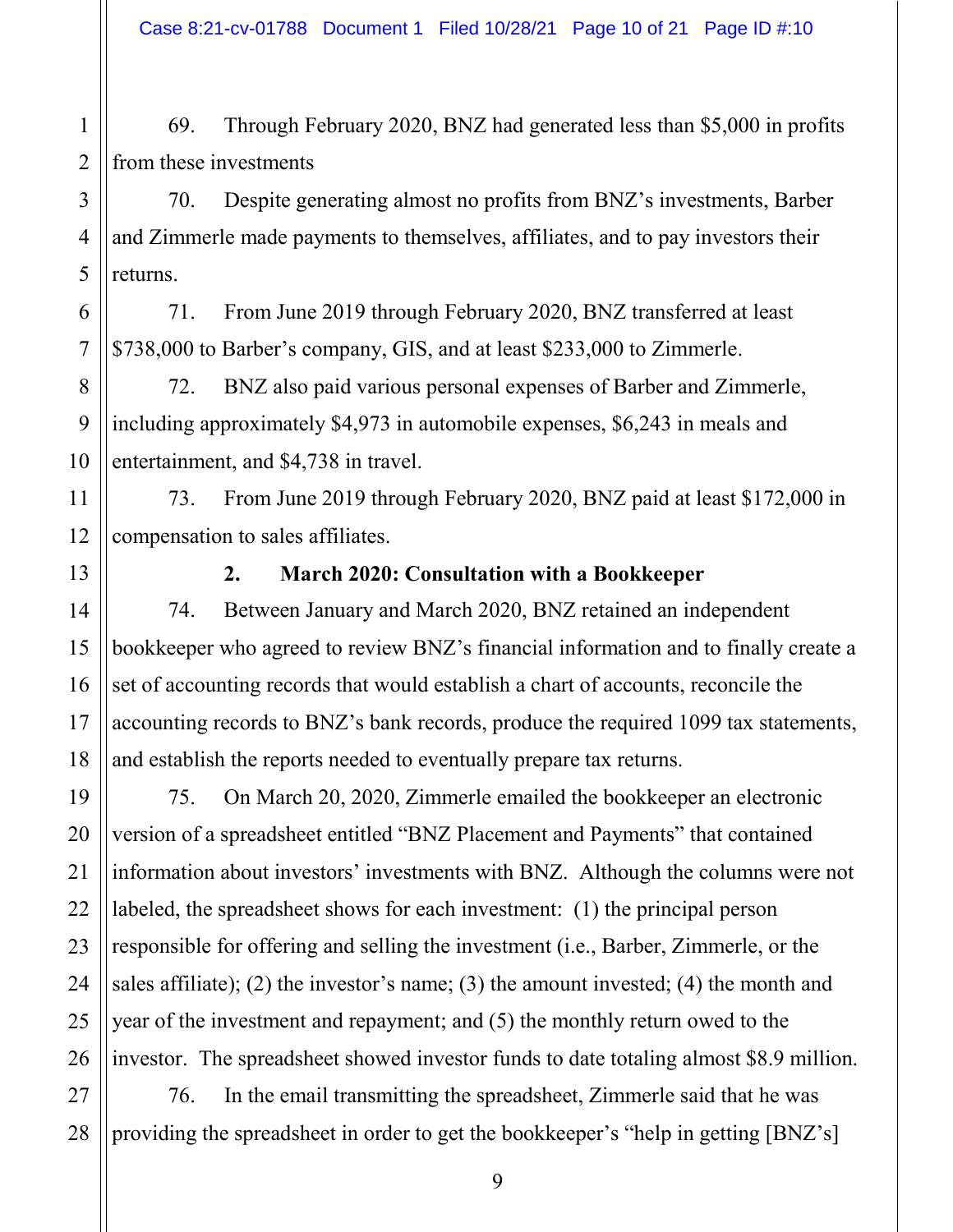numbers in order." Zimmerle told the bookkeeper that he was surprised by the magnitude of the amount raised from investors and that he was trying to understand the impact of the amount raised and the steps that needed to be taken "to ensure that [BNZ was] on solid footing." He added, "[i]n other words, I want to be sure we aren't driving off a cliff or running into a wall." He ended his email by stating that, while he believed that BNZ's real estate investments would generate revenue, "[t]he question will be do the revenues generated sustain the company and create a profit…." (Ellipsis in original)

1

2

3

### **3. March 2020 through August 2021: the Ponzi-like Scheme**

77. By no later than March 2020, BNZ, Barber, and Zimmerle knew, or were reckless in not knowing, that BNZ was not generating sufficient revenues to pay returns to their investors.

78. Despite their awareness of BNZ's lack of profitability, Defendants continued to raise money from investors and use investor funds to pay themselves, their affiliates, and returns to investors.

79. From March 2020 through March 2021, Defendants raised an additional \$6.6 million in new money from investors.

80. From March 2020 through May 2021, BNZ invested only \$3.7 million in real property and alternative investments (bringing its total investments in real estate and alternative investments to \$6.4 million) and continued to maintain large cash balances of investor funds generating no profits.

81. BNZ's investments continued to remain unprofitable relative to BNZ's liabilities to investors, generating only about \$295,000 in profits after March 2020.

82. From June 2019 through August 2021, BNZ's total profits on its investments amounted to just over \$300,000.

83. Despite the insufficient profits from BNZ's investments, Barber and Zimmerle used BNZ funds to pay themselves handsomely: from March 2020 through August 2021, BNZ transferred more than \$941,000 to Barber's company, GIS, and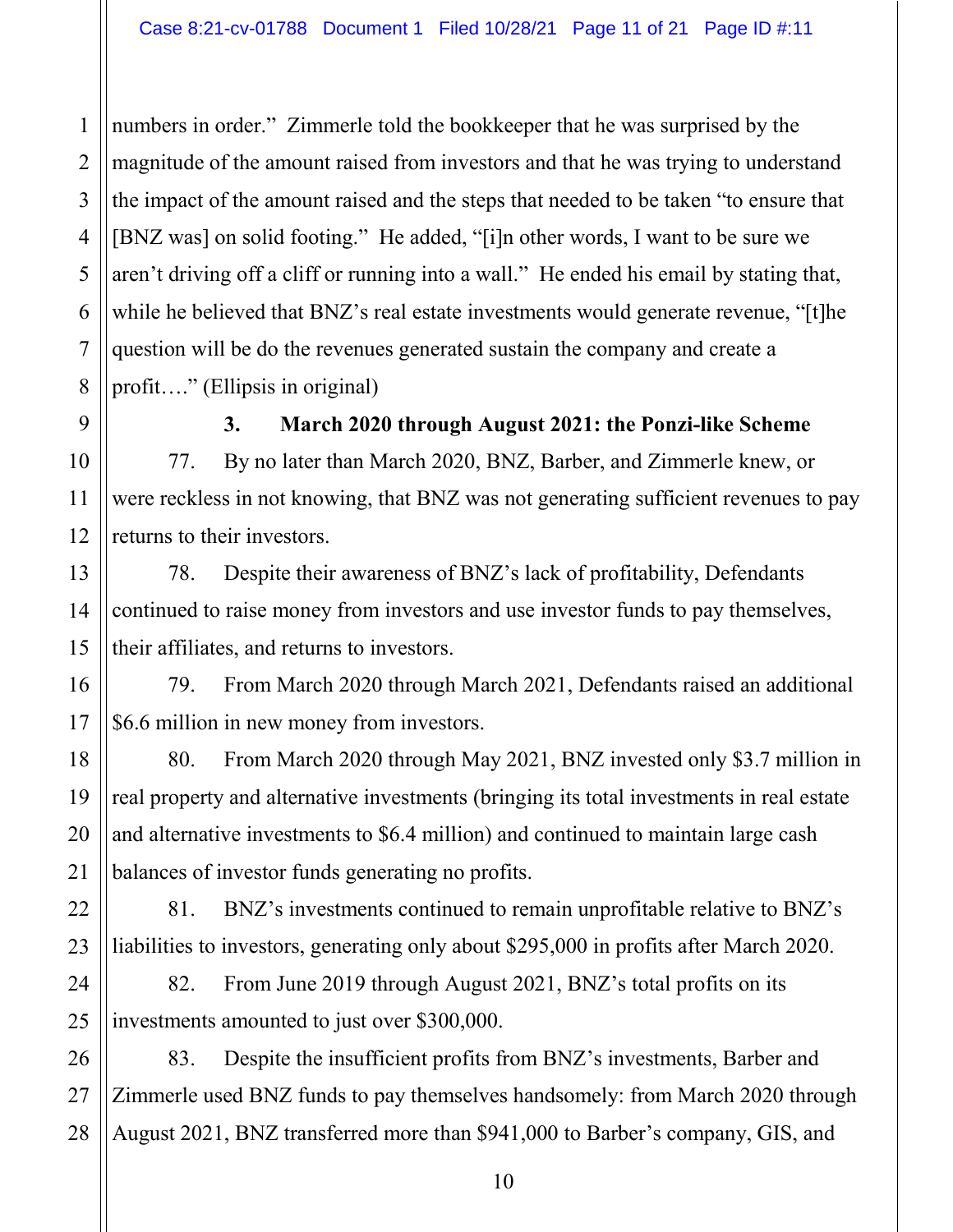more than \$517,000 to Zimmerle. BNZ also paid \$16,491 in automobile expenses, \$132,500 in legal fees, and \$5,548 in meals and entertainment.

84. In addition, Barber caused BNZ to issue him a loan of \$1.2 million for purchase of his home, charged himself only a 4% interest rate despite promising investors 10% annual returns.

85. From March 2020 through August 2021, BNZ paid at least \$240,000 in additional finders fees to sales affiliates for new investments

86. Finally, from March 2020 through August 2021, BNZ paid investors at least \$1.3 million in Ponzi-like returns from investor funds.

87. It would have been important to a reasonable investor to know that BNZ was not profitable and was paying their returns with other investors' money.

1

2

3

4

5

6

7

8

9

10

11

12

13

14

15

16

17

18

19

20

21

22

23

24

25

26

### **4. Failure to Keep Accurate Records**

88. The LIAs provided that BNZ "shall maintain accurate and professionally managed records of all funds and accounts for their loan receipts, interest payments, purchases, sales, marketing expenses and other income and expenses."

89. This statement was false. Until March 2020, BNZ had no professionally managed records of its funds and accounts and instead relied on a spreadsheet of information about investments with BNZ.

90. Even after working with the bookkeeper, and for the entire period from June through August 2021, BNZ failed to maintain an accurate accounting of its liabilities because BNZ's accounting records failed to record so-called bonuses to investors, such as amounts added to investor principal to cover surrender charges investors incurred when liquidating other investments to invest with BNZ.

91. By no later than March 2020, BNZ, Barber, and Zimmerle knew, or were reckless in not knowing, that BNZ was did not maintain accurate records of all funds and accounts for their loan receipts, interest payments, purchases, sales, marketing expenses and other income and expenses.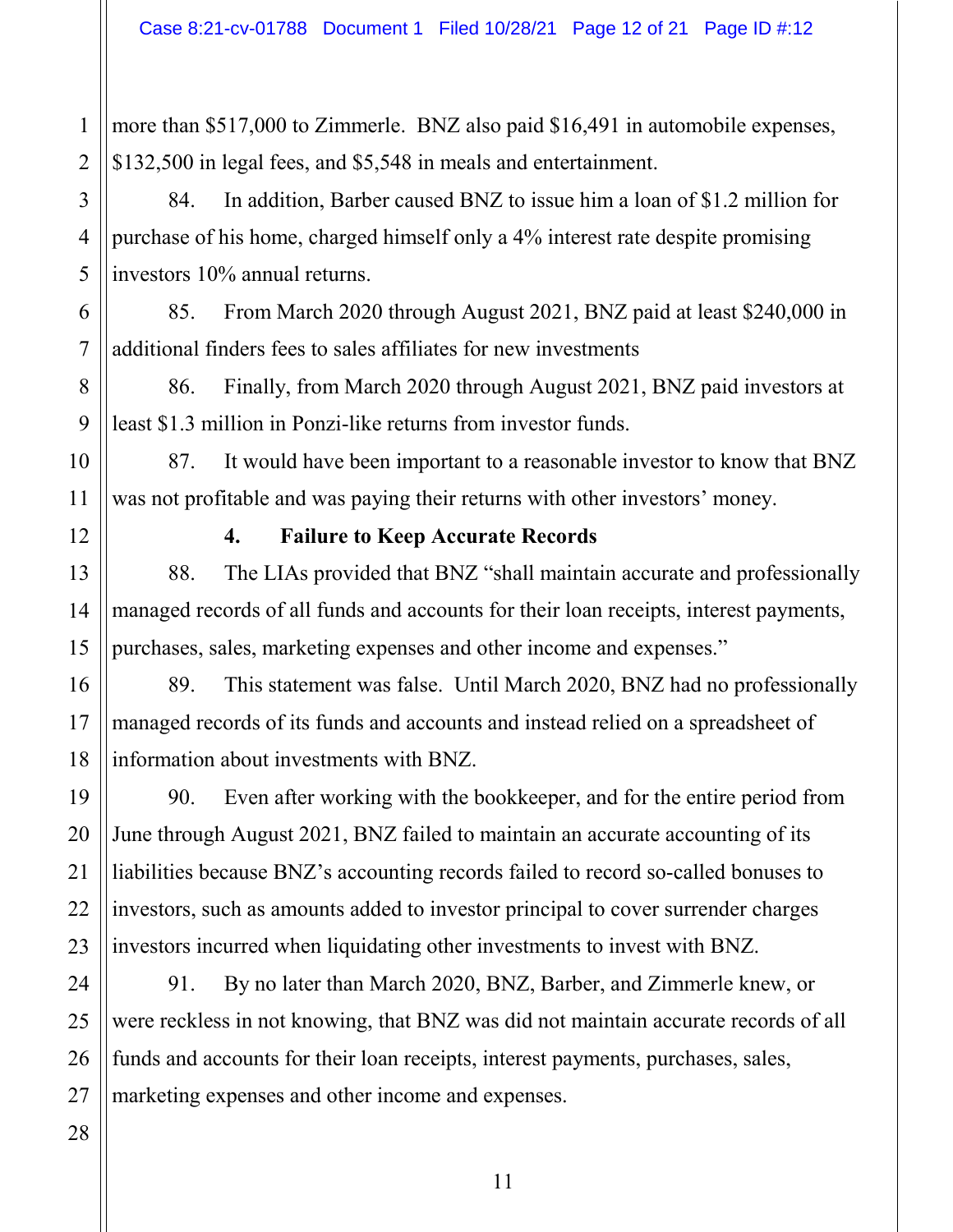1 2 92. It would have been important to a reasonable investor to know that BNZ did not keep accurate records.

#### **5. Failure to Disclose Barber's FINRA Bar**

93. The LIAs represented that the investor had investigated BNZ, its operations, and its management, and had prior relationships with Barber and Zimmerle.

94. While some investors had previously invested with either Barber or Zimmerle, many other investors had no prior relationship with BNZ, Barber, or Zimmerle.

95. Barber told investors that he had a background and degree in finance, was experienced in investing people's money, or worked for a company that manages investors' money.

96. Defendants did not disclose to investors that Barber had been barred by FINRA from associating with any member firm.

97. Barber knew, or was reckless in not knowing, of his own FINRA bar.

98. It would have been important to a reasonable investor to know that Barber had been barred from associating with a broker dealer by FINRA, in light of his representations about his experience in the industry.

99. Because Barber and Zimmerle are founders and co-managers of BNZ, their scienter, conduct, and statements are imputed to BNZ.

100. In addition to the Defendants' scienter set forth above, Defendants were also negligent in that they failed exercise reasonable care (1) in misleading investors to believe that BNZ was profiting from its investments and paying returns form those profits; (2) in falsely representing in the LIA's that BNZ maintained accurate accounts; and (3) failing to disclose Barber's FINRA bar when the LIA's indicated that investors had investigated BNZ's management.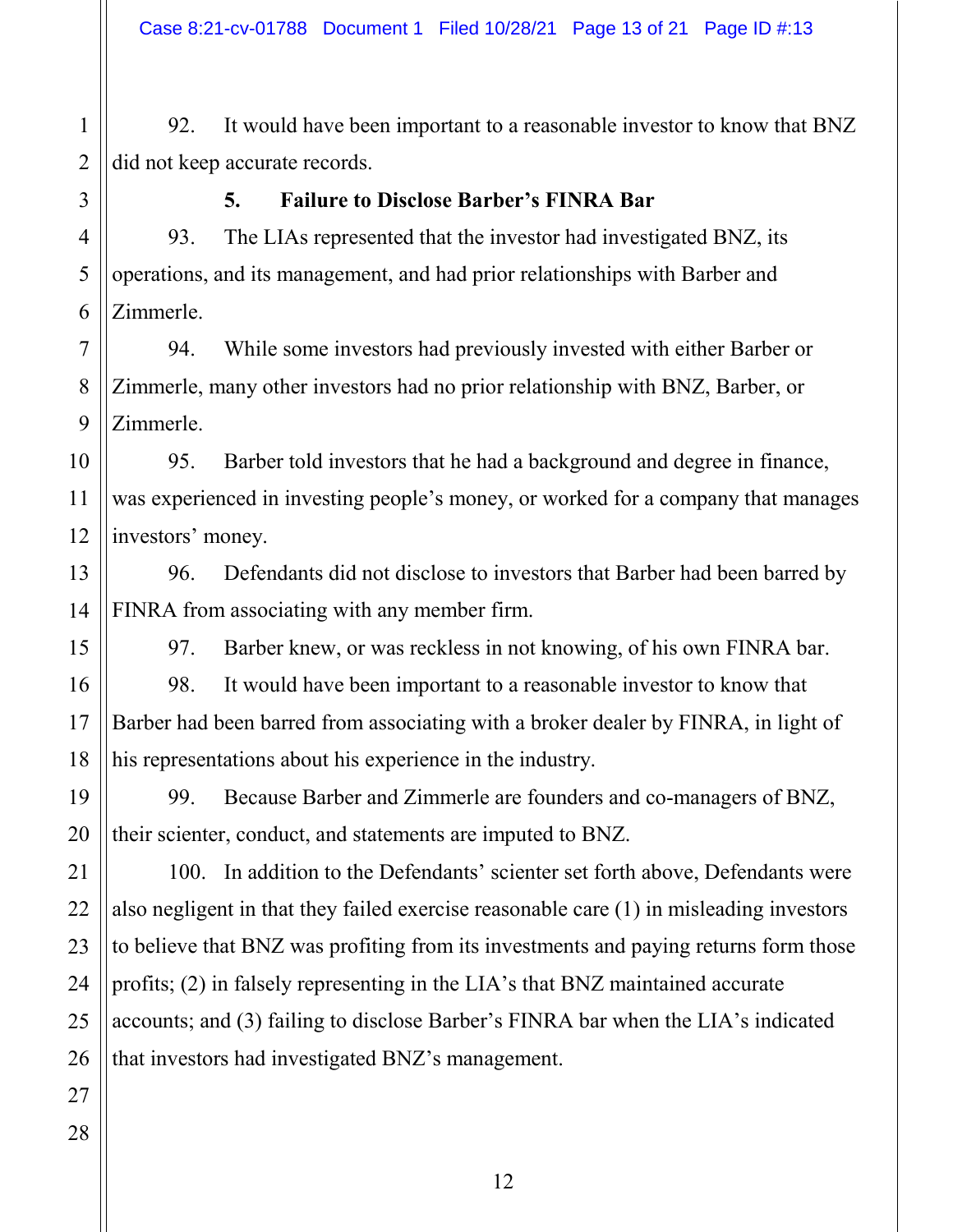#### **FIRST CLAIM FOR RELIEF**

# **Fraud in the Offer or Sale of Securities Violations of Section 17(a) of the Securities Act (Against All Defendants)**

101. The SEC realleges and incorporates by reference paragraphs 1 through 100 above.

102. In the offer or sale of securities, Defendants misled and deceived investors and prospective investors by (1) misleading investors about BNZ's profitability and the use of investor funds to pay Barber, Zimmerle, sales affiliates and Ponzi-like investor returns; (2) failing to maintain accurate records as represented in the LIAs; and (3) failing to disclose Barber's FINRA bar.

103. In addition, Defendants engaged in a scheme to defraud whereby they defrauded investors by making and/or disseminating false and misleading statements, misused investor funds by using them to pay Barber and Zimmerle and to pay Ponzilike returns to investors, and concealed Barber's FINRA bar.

104. By engaging in the conduct described above, Defendants, directly or indirectly, in the offer or sale of securities, by use of the means or instruments of transportation or communication in interstate commerce or by use of the mails (a) employed devices, schemes, or artifices to defraud; (b) obtained money or property by means of untrue statements of a material fact or by omitting to state a material fact necessary in order to make the statements made, in light of the circumstances under which they were made, not misleading; and (c) engaged in transactions, practices, or courses of business which operated or would operate as a fraud or deceit upon the purchaser.

105. Defendants, with scienter, employed devices, schemes, or artifices to defraud; and Defendants, with scienter or negligence, obtained money or property by means of untrue statements of a material fact or by omitting to state a material fact necessary in order to make the statements made, in light of the circumstances under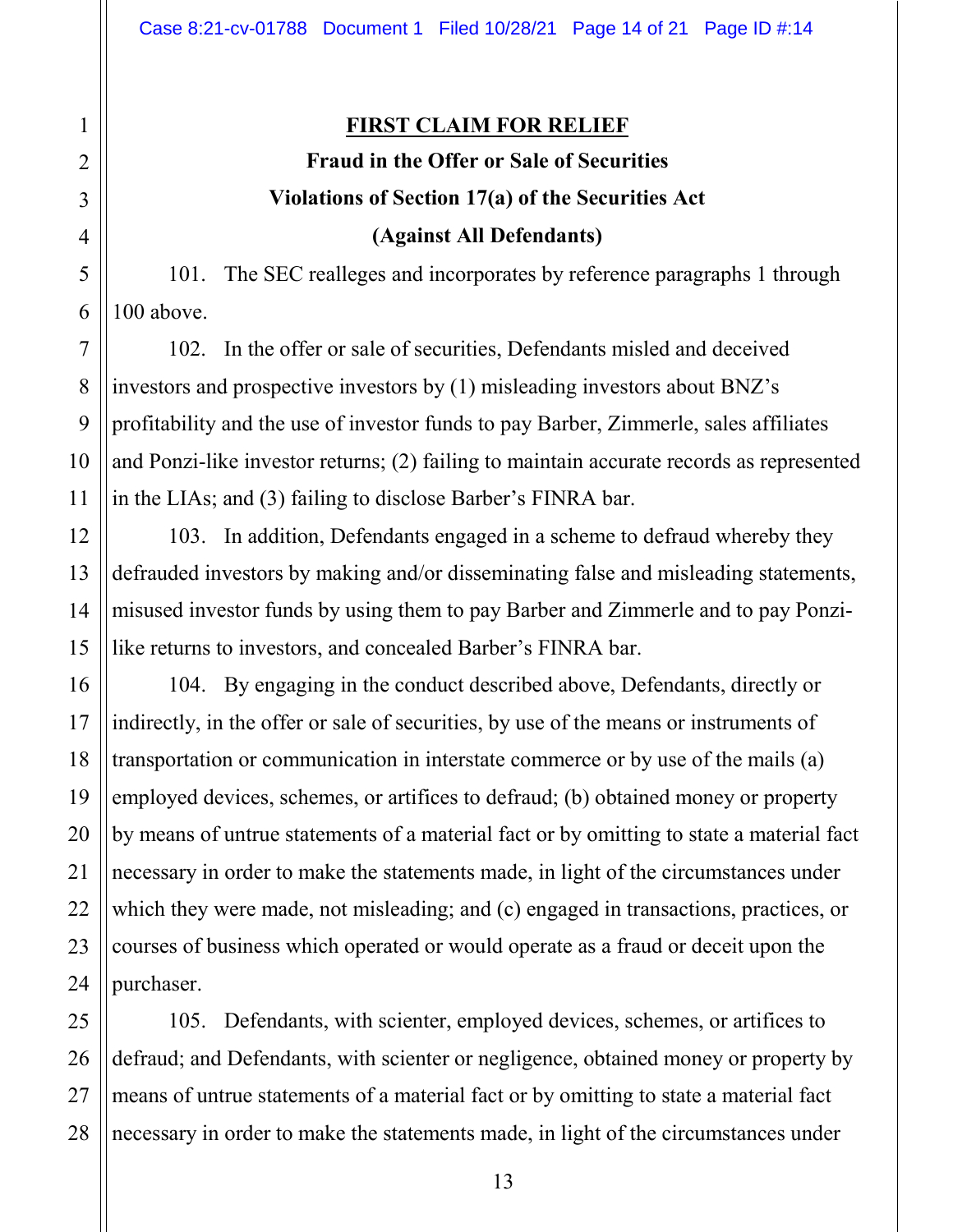which they were made, not misleading; and Defendants, with scienter or negligence, engaged in transactions, practices, or courses of business which operated or would operate as a fraud or deceit upon the purchaser.

1

2

3

4

5

6

7

8

9

10

11

12

13

14

15

16

17

18

19

20

21

22

23

24

25

27

106. BNZ acted entirely through Barber's and/or Zimmerle's knowledge, recklessness and/or negligence, which may be imputed to BNZ.

107. By reason of the foregoing, Defendants violated, and unless restrained and enjoined will continue to violate, Sections 17(a) of the Securities Act [15 U.S.C.  $§ 77q(a)].$ 

### **SECOND CLAIM FOR RELIEF**

# **Fraud in Connection with the Purchase or Sale of Securities Violations of Section 10(b) of the Exchange Act and Rule 10b-5 (Against All Defendants)**

108. The SEC realleges and incorporates by reference paragraphs 1 through 100 above.

109. In connection with the purchase or sale of securities, Defendants misled and deceived investors and prospective investors about (1) BNZ's profitability and the use of BNZ investor funds, (2) BNZ's accounting records; and (3) Barber's FINRA bar.

110. In addition, Defendants engaged in a scheme to defraud whereby they defrauded investors by making and/or disseminating false and misleading statements, misused investor funds by using them to pay Barber and Zimmerle and to pay Ponzilike returns to investors, and concealed Barber's FINRA bar.

111. Because Barber and Zimmerle, as co-managers of BNZ, directly and indirectly controlled the entity and exercised day-to-day control over the entity, they are, each of them, the maker of these statements to investors, along with the entity.

26 28 112. By engaging in the conduct described above, Defendants, directly or indirectly, in connection with the purchase or sale of securities, by the use of means or instrumentalities of interstate commerce, or the mails, employed devices, schemes,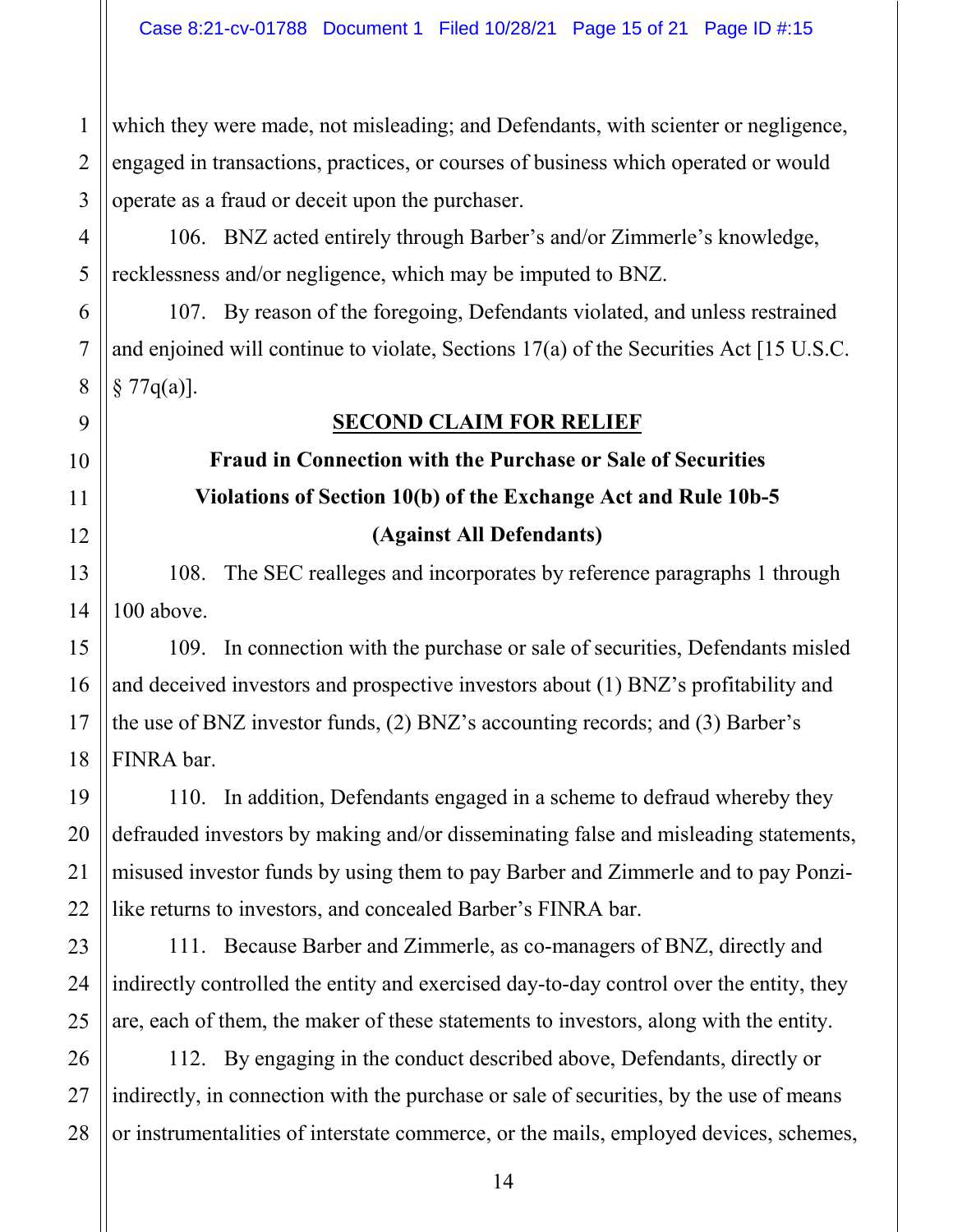or artifices to defraud; made untrue statements of material facts or omitted to state material facts necessary in order to make the statements made, in the light of the circumstances under which they were made, not misleading; and engaged in acts, practices, or courses of business which operated or would operate as a fraud or deceit upon other persons, including purchasers and sellers of securities.

1

2

3

4

5

6

7

8

9

10

11

12

13

14

15

16

17

18

19

20

21

22

23

24

25

26

113. Defendants, with scienter, employed devices, schemes, or artifices to defraud; made untrue statements of material facts or omitted to state material facts necessary in order to make the statements made, in the light of the circumstances under which they were made, not misleading; and engaged in acts, practices, or courses of business which operated or would operate as a fraud or deceit upon other persons, including purchasers and sellers of securities by the conduct described in detail above.

114. BNZ acted entirely through Barber's and/or Zimmerle's knowledge and/or recklessness, which may be imputed to BNZ.

115. By reason of the foregoing, Defendants violated, and unless restrained and enjoined will continue to violate, Section 10(b) of the Exchange Act [15 U.S.C. § 78j(b)] and Rule 10b-5 thereunder [17 C.F.R. § 240.10b-5].

# **THIRD CLAIM FOR RELIEF**

**Unregistered Offer and Sale of Securities Violations of Sections 5(a) and 5(c) of the Securities Act (Against All Defendants)**

116. The SEC realleges and incorporates by reference paragraphs 1 through 100 above.

117. The BNZ offering involved the offering of securities in the form of promissory notes and investment contracts.

118. The BNZ offering was not registered with the SEC.

27 28 119. Defendant BNZ, as the issuer of the securities, directly offered and sold securities in the form of promissory notes and investment contracts through the LIAs.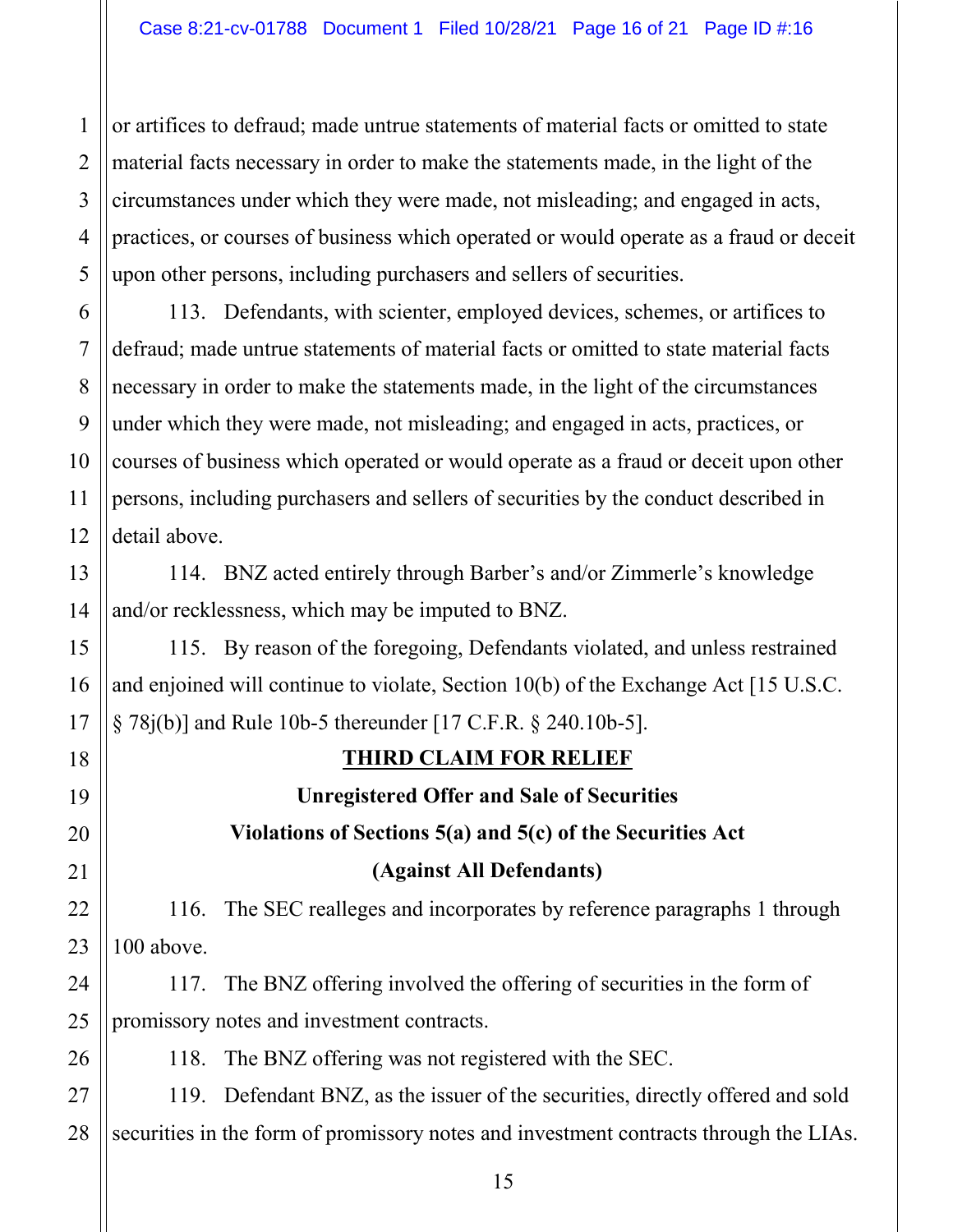120. Defendants Barber and Zimmerle, directly and indirectly offered and sold the BNZ LIAs, and were necessary participants and substantial factors in BNZ's offering and the sale of the LIAs because, among other things, they controlled BNZ, were its only managers, made presentations to and communicated directly with investors about the LIAs and the merits of investing with BNZ, controlled the website that offered the LIAs, signed LIAs on behalf of BNZ, and received proceeds from the offering.

121. Purchasers of the LIAs were located in multiple states and Defendants conducted the offering through the Internet and by mail.

122. By virtue of the foregoing, (a) without a registration statement in effect as to that security, Defendants, directly and indirectly, made use of the means and instruments of transportation or communications in interstate commerce and of the mails to sell securities through the use of means of a prospectus, and (b) made use of the means and instruments of transportation or communication in interstate commerce and of the mails to offer to sell through the use of a prospectus, securities as to which no registration statement had been filed.

123. By reason of the foregoing, Defendants directly or indirectly violated, and unless restrained and enjoined, will continue to violate, Section 5 of the Securities Act [15 U.S.C. § 77e].

### **FOURTH CLAIM FOR RELIEF**

# **Unregistered Broker-Dealer Violation of Section 15(a) of the Exchange Act (Against Defendants Barber and Zimmerle)**

124. The SEC re-alleges and incorporates by reference paragraphs 1 through 100 above.

125. As alleged above, Barber and Zimmerle, acted as unregistered brokerdealers because they each actively solicited investors, made recommendations and other representations, both orally and in writing, about the merits of investing in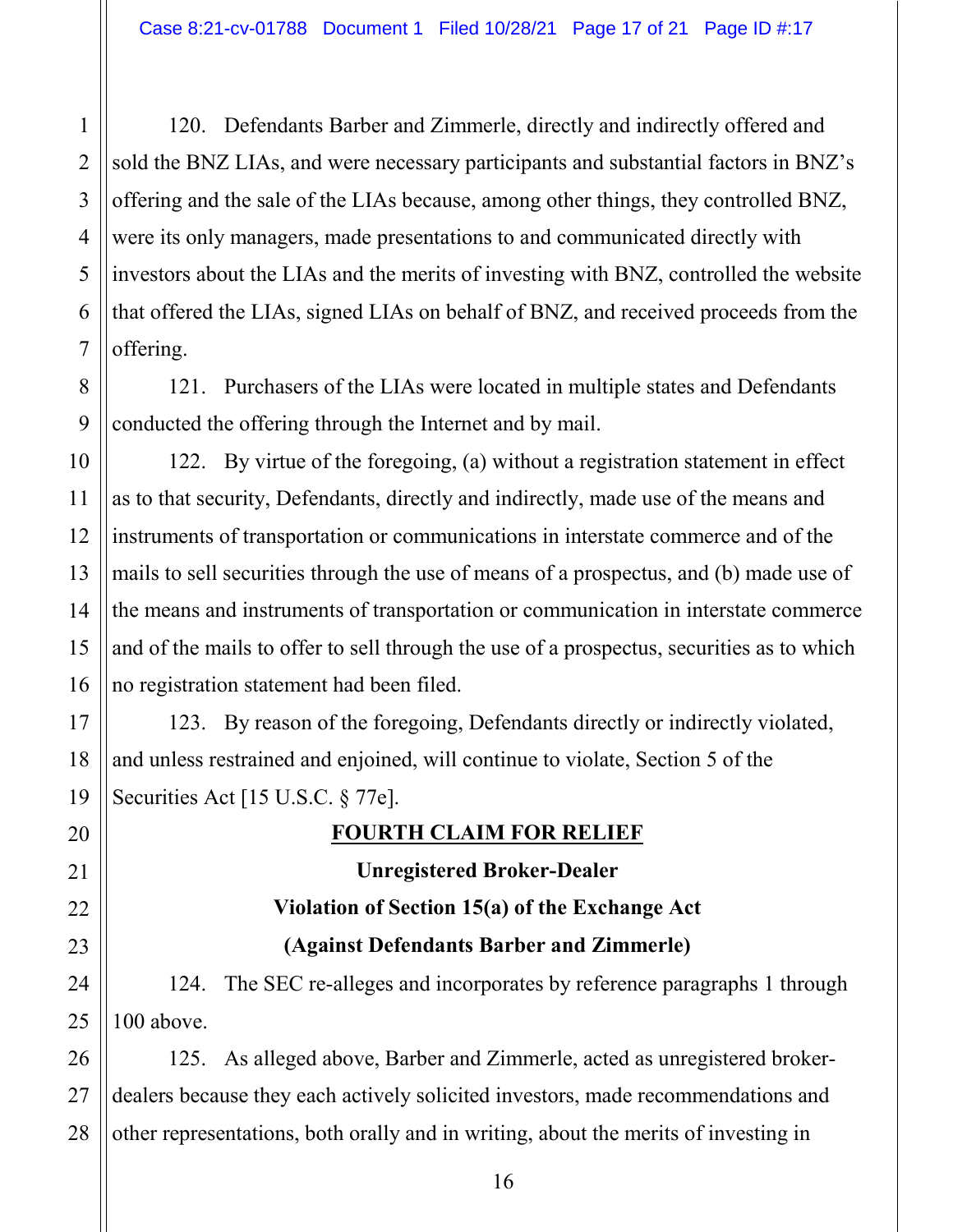BNZ, and received transaction-based compensation, in the form of finders fees, from BNZ.

126. By engaging in the conduct described above, Barber and Zimmerle made use of the mails and means or instrumentalities of interstate commerce to effect transactions in, and induced and attempted to induce the purchase or sale of, securities without being registered with the SEC in accordance with Section 15(b) of the Exchange Act  $[15 \text{ U.S.C.} \S 78o(b)].$ 

127. By engaging in the conduct described above, Barber and Zimmerle violated, and unless restrained and enjoined, are reasonably likely to continue to violate, Section 15(a) of the Exchange Act [15 U.S.C.  $\S 78o(a)$ ].

### **FIFTH CLAIM FOR RELIEF**

#### **Control Person Liability**

#### **Section 20(a) of the Exchange Act**

### **(Against Defendants Barber and Zimmerle)**

128. The SEC re-alleges and incorporates by reference paragraphs 1 through 100 above.

129. Pursuant to Section 20(a) of the Exchange Act [15 U.S.C. § 78t(a)], any person who, directly or indirectly controls an entity that is liable under any provision of the Exchange Act or any rule or regulation thereunder, shall also be jointly and severally liable with and to the same extent as that entity, unless the controlling person can establish that he acted in good faith and did not directly or indirectly induce the act or acts constituting the violation or cause of action.

130. As alleged above, BNZ violated Section 10(b) of the Exchange Act and Rule 10b-5 thereunder.

131. Barber and Zimmerle, as co-managers of BNZ, directly and indirectly controlled the entity and exercised day-to-day control over the entity, including by controlling BNZ's website, from which investors were solicited, making presentations to investors, and by receiving the proceeds of the investor funds. By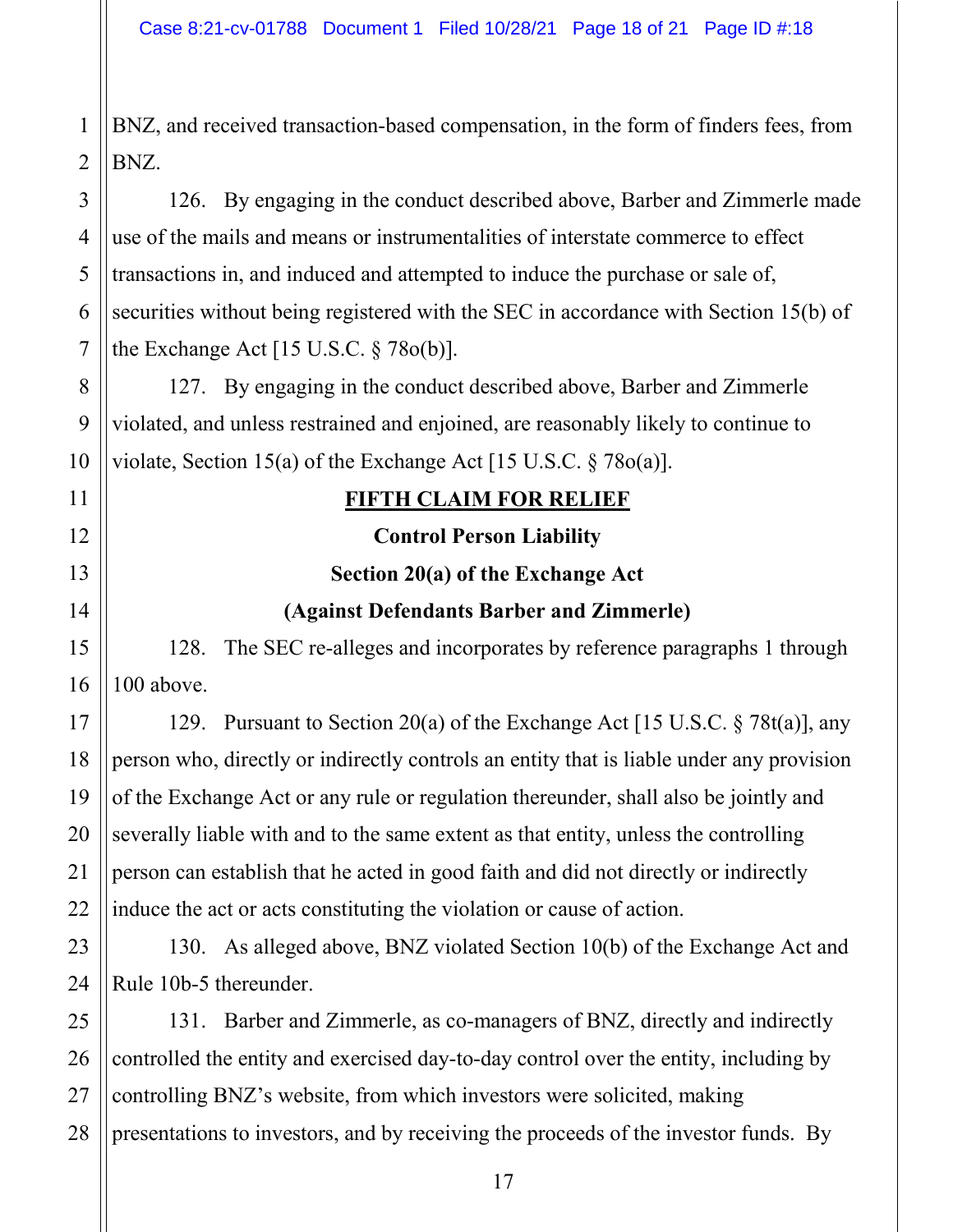reason of the foregoing, Barber and Zimmerle are each liable a control person for BNZ's violations of the Exchange Act and the rules and regulations thereunder.

#### **PRAYER FOR RELIEF**

WHEREFORE, the SEC respectfully requests that the Court:

**I.**

Issue findings of fact and conclusions of law that Defendants committed the alleged violations.

#### **II.**

Issue judgments, in forms consistent with Rule 65(d) of the Federal Rules of Civil Procedure, permanently enjoining Defendants, and their officers, agents, servants, employees and attorneys, and those persons in active concert or participation with any of them, who receive actual notice of the judgment by personal service or otherwise, and each of them, from violating Section 10(b) of the Exchange Act [15 U.S.C. §§ 78j(b)] and Rule 10b-5 thereunder [17 C.F.R. § 240.10b-5] and Section 17(a) of the Securities Act [15 U.S.C. § 77q(a).]

#### **III.**

Issue judgments, in forms consistent with Rule 65(d) of the Federal Rules of Civil Procedure, permanently enjoining Defendants and their officers, agents, servants, employees and attorneys, and those persons in active concert or participation with any of them, who receive actual notice of the judgment by personal service or otherwise, and each of them, from violating Sections 5(a) and 5(c) of the Securities Act [15 U.S.C. §§ 77e(a), 77e(c)].

### **IV.**

Issue judgments, in forms consistent with Rule 65(d) of the Federal Rules of Civil Procedure, permanently enjoining Barber and Zimmerle and their officers, agents, servants, employees and attorneys, and those persons in active concert or participation with any of them, who receive actual notice of the judgment by personal

1

2

3

4

5

6

7

8

9

10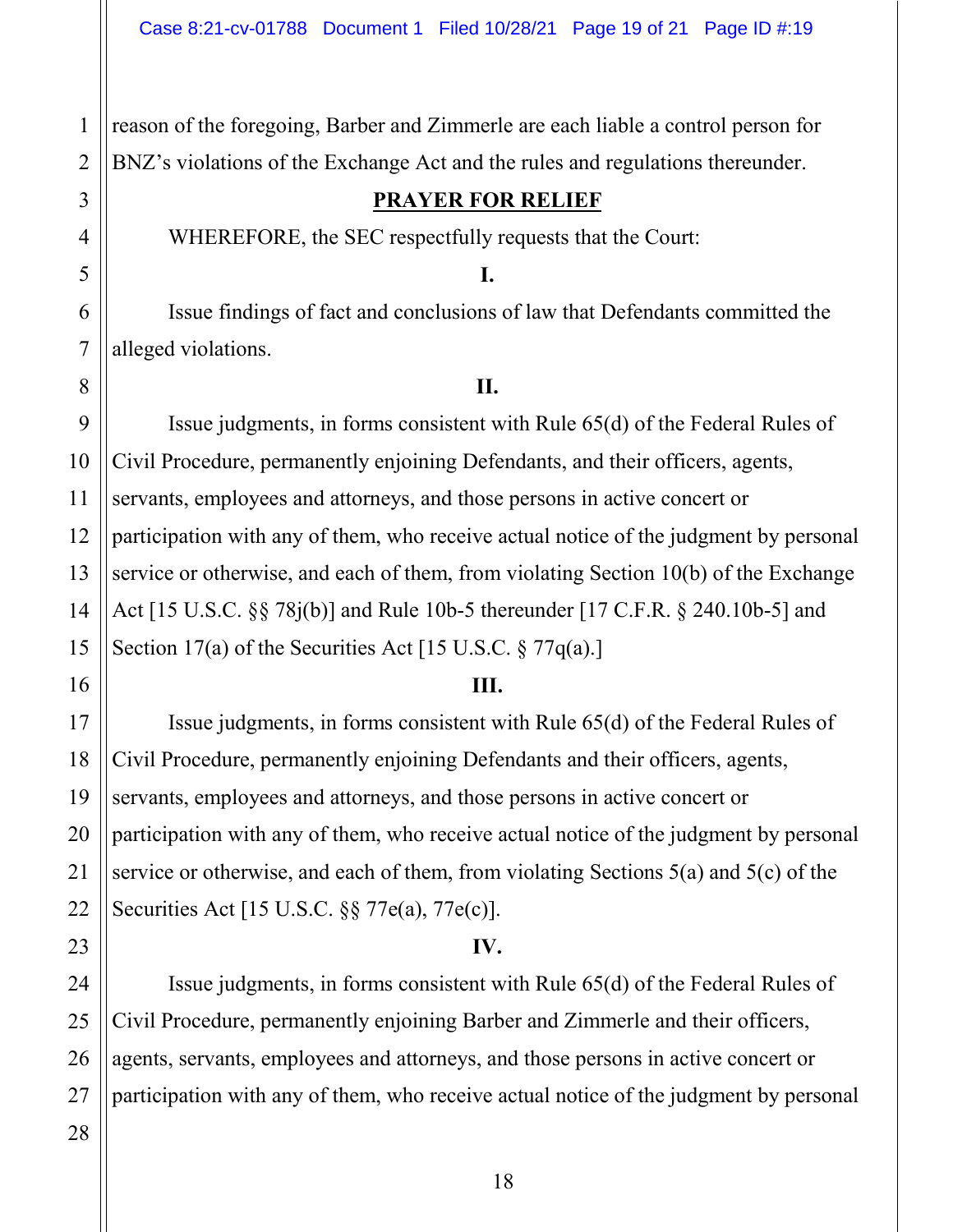service or otherwise, and each of them, from violating Section 15(a) of the Exchange Act [15 U.S.C. § 78o(a)].

#### **V.**

Issue an order permanently enjoining Barber and Zimmerle from directly or indirectly, including, but not limited to, through any entity owned or controlled by either or both of them, participating in the issuance, purchase, offer, or sale of any security in an unregistered offering by an issuer; provided, however, that such injunction shall not prevent Barber or Zimmerle from purchasing or selling securities for his own personal account.

#### **VI.**

Order Defendants to disgorge all funds received from their illegal conduct, together with prejudgment interest thereon, pursuant to Exchange Act Sections  $21(d)(5)$  and  $21(d)(7)$  [15 U.S.C. §§ 78u(d)(5) and 78u(d)(7)].

#### **VII.**

Order GIS to disgorge all funds improperly transferred from Defendant's fraud.

#### **VIII.**

Order Defendants to pay civil penalties under Section 21(d)(3) of the Exchange Act [15 U.S.C. § 78u(d)(3)] and Section 20(d) of the Securities Act [15 U.S.C.  $§ 77t(d)].$ 

#### **IX.**

Retain jurisdiction of this action in accordance with the principles of equity and the Federal Rules of Civil Procedure in order to implement and carry out the terms of all orders and decrees that may be entered, or to entertain any suitable application or motion for additional relief within the jurisdiction of this Court.

### **X.**

Grant such other and further relief as this Court may determine to be just and necessary.

# 18 19 20 21 22 23 24 25 26 27 28

1

2

3

4

5

6

7

8

9

10

11

12

13

14

15

16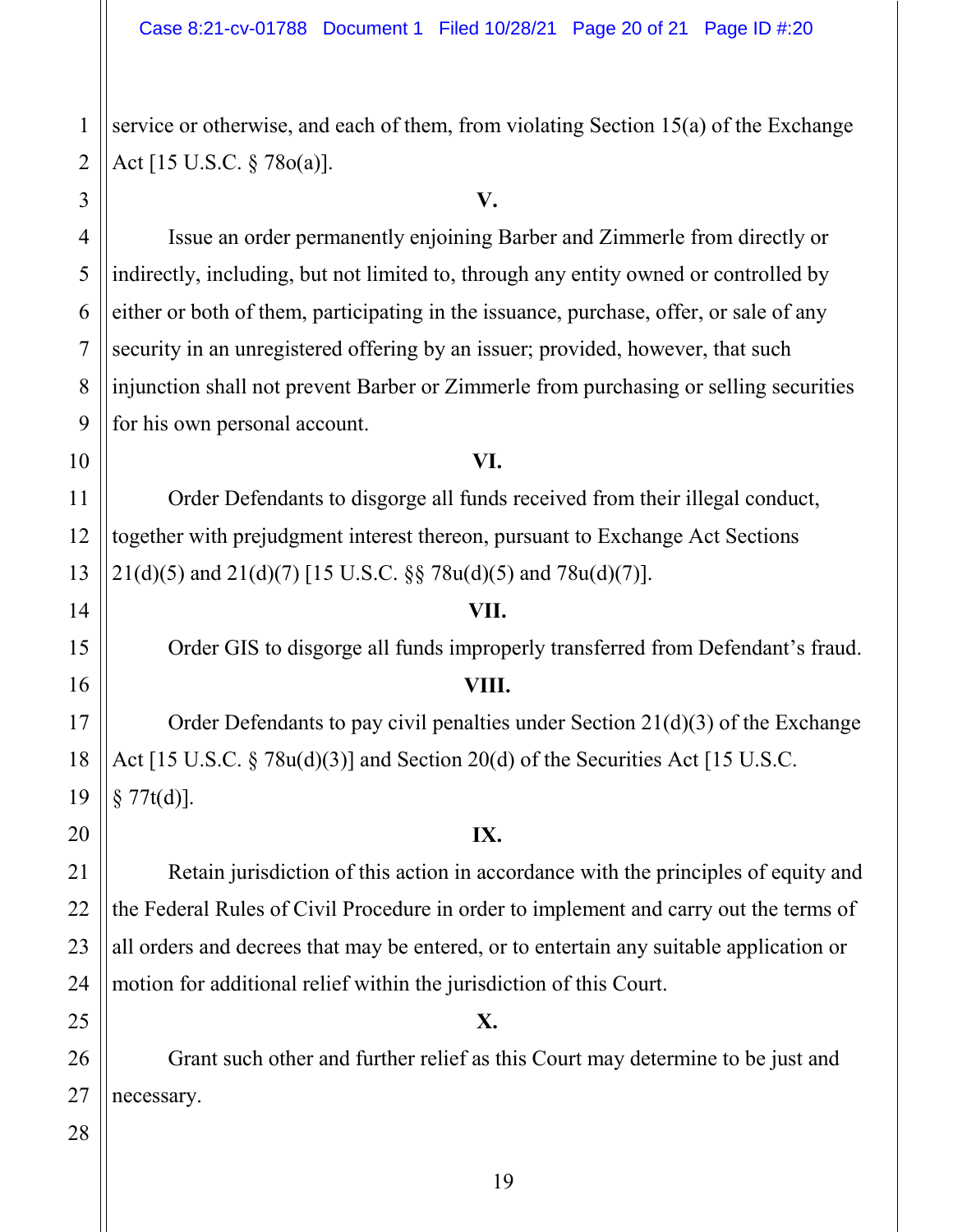|                 | Case 8:21-cv-01788 Document 1 Filed 10/28/21 Page 21 of 21 Page ID #:21 |  |                                      |                                    |
|-----------------|-------------------------------------------------------------------------|--|--------------------------------------|------------------------------------|
|                 |                                                                         |  |                                      |                                    |
| $\mathbf{1}$    | Dated: October 28, 2021                                                 |  | /s/ Charles E. Canter                |                                    |
| $\overline{2}$  |                                                                         |  | Charles E. Canter<br>Kelly C. Bowers |                                    |
| $\overline{3}$  |                                                                         |  | L. James Lyman                       |                                    |
| $\overline{4}$  |                                                                         |  | Attorneys for Plaintiff              | Securities and Exchange Commission |
| 5               |                                                                         |  |                                      |                                    |
| 6               |                                                                         |  |                                      |                                    |
| $\overline{7}$  |                                                                         |  |                                      |                                    |
| 8               |                                                                         |  |                                      |                                    |
| 9               |                                                                         |  |                                      |                                    |
| 10              |                                                                         |  |                                      |                                    |
| 11              |                                                                         |  |                                      |                                    |
| 12              |                                                                         |  |                                      |                                    |
| 13              |                                                                         |  |                                      |                                    |
| 14              |                                                                         |  |                                      |                                    |
| 15              |                                                                         |  |                                      |                                    |
| 16              |                                                                         |  |                                      |                                    |
| 17              |                                                                         |  |                                      |                                    |
| 18              |                                                                         |  |                                      |                                    |
| 19              |                                                                         |  |                                      |                                    |
| 20              |                                                                         |  |                                      |                                    |
| $\overline{21}$ |                                                                         |  |                                      |                                    |
| 22              |                                                                         |  |                                      |                                    |
| 23              |                                                                         |  |                                      |                                    |
| 24              |                                                                         |  |                                      |                                    |
| 25              |                                                                         |  |                                      |                                    |
| 26              |                                                                         |  |                                      |                                    |
| 27              |                                                                         |  |                                      |                                    |
| 28              |                                                                         |  |                                      |                                    |